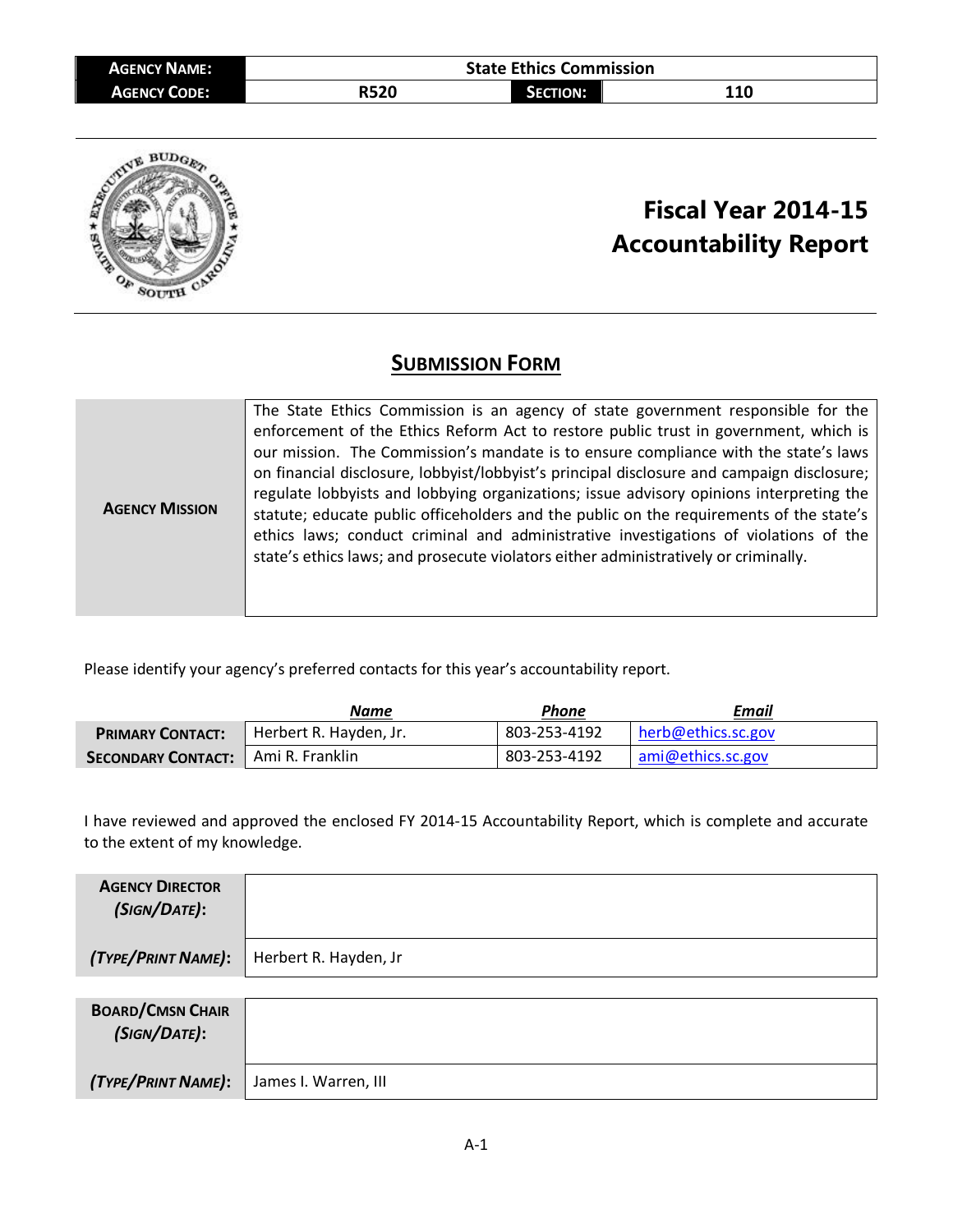| <b>AGENCY NAME:</b> | <b>State Ethics Commission</b> |                 |     |
|---------------------|--------------------------------|-----------------|-----|
| <b>AGENCY CODE:</b> | <b>R520</b>                    | <b>SECTION:</b> | 110 |

## **AGENCY'S DISCUSSION AND ANALYSIS**

The General Assembly established the State Ethics Commission's mandate to restore public trust in governmental institutions and the political and governmental processes. The State Ethics Commission's mission is established by the statutory provisions of the Ethics Reform Act of 1991, Sections 2-17-5, et. seq., and 8-13-100, et. seq., Code of Laws for South Carolina, 1976, as amended.

The State Ethics Commission has one program, Administration. This program encompasses four distinct areas of responsibility of the Ethics, Government Accountability and Campaign Reform Act of 1991: lobbying registration and disclosure; ethical rules of conduct; financial disclosure; and campaign practices and disclosure. Three of the four areas are driven by disclosure and now that all disclosure is done electronically, the Ethics Act needs to reflect that change throughout the Act.

Enforcement of the very complex Ethics Reform Act is one of the major challenges before the State Ethics Commission. Over the last few years, citizens' and state agencies' concern with public corruption and violations of the state's ethics laws have caused increased investigative and noncompliance caseloads. The Commission's mandate requires close analysis of critical issues of which the outcomes have significant impacts on the lives of the affected individuals, to include criminal prosecution. As the number of complaints and forms filed has increased each year, the need for additional staff increases.

This mandate coupled with personnel and equipment needs, and limited funds, are major barriers to the fulfillment of the agency's mission and goals. The Commission must ensure that the latest technological advances are taken into account to balance the technology versus personnel scale. The security of technology and personnel are major concerns. The Commission collects large